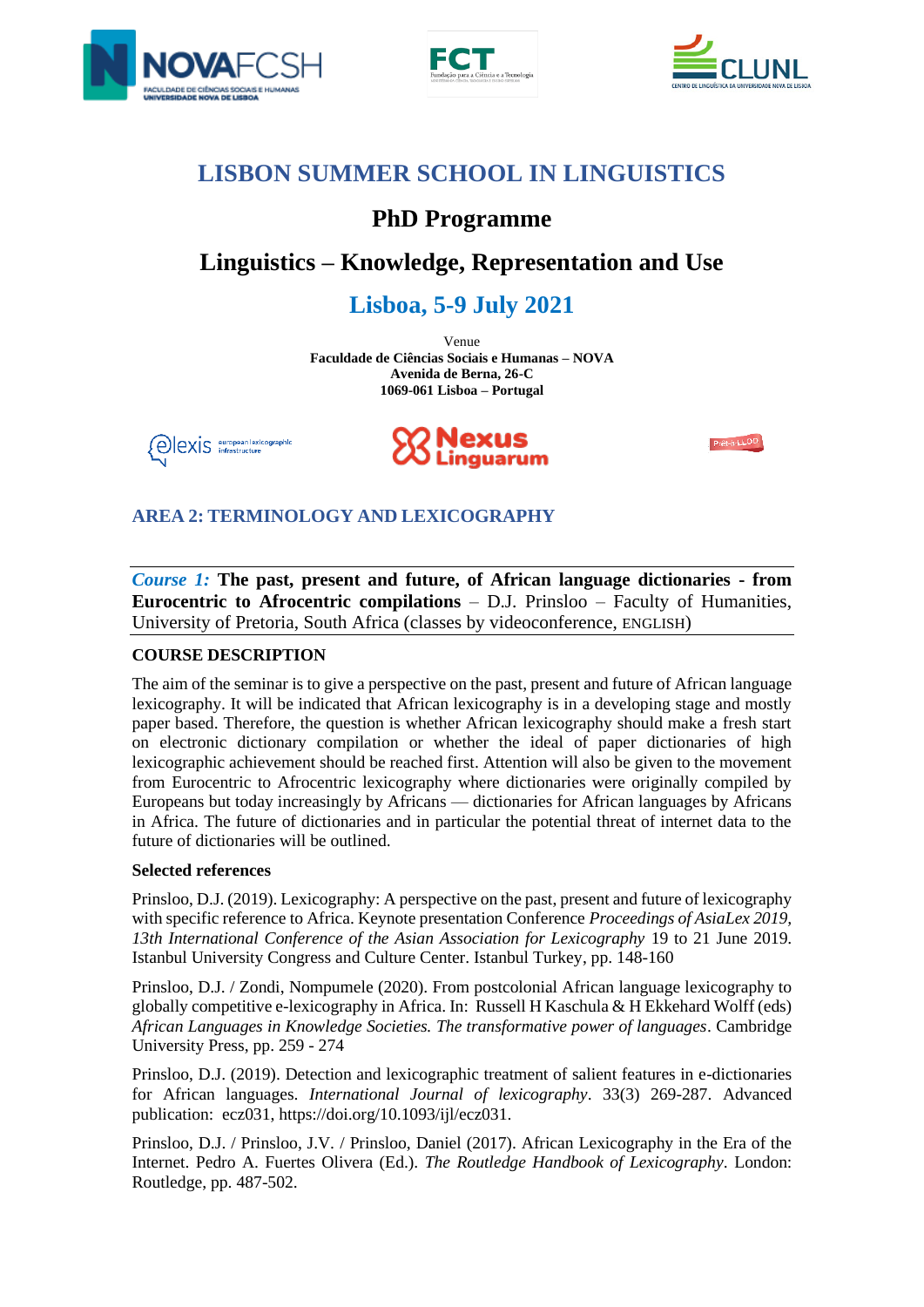





Prinsloo, D.J. / Taljard, Elsabé. (2017). Afrikataalleksikografie: gister, vandag en môre [African Language Lexicography: yesterday, today and tomorrow]. *Lexikos 2017*. (427-456). IF .667

### **Biography**

Prof. Daniel Jacobus Prinsloo is an internationally renowned professor and researcher in African Languages at the University of Pretoria. With more than 280 research outputs on African Language Lexicography, Linguistics and Human Language technology, Prof. Prinsloo received the Outstanding Academic Performer Award in 2012-2014, 2009-2011, 2006-2008, 2003-2005 and 2000-2002, the Pan South African Language Board award in 2010, among others. Prof. Prinsloo is a founder member of the African Association for Lexicography and was Board member of the Sepedi National Lexicography Unit and of ALASA, besides having participated as editor and co-founder of the prestigious journal Lexikos. Currently teaching at the Department of African Languages at the Faculty of Humanities of University of Pretoria, Prof. Prinsloo has been collaborating with many universities and research centers in South Africa and around the world, namely the Centre for Text Technology, NWU, the South African Centre for Digital Language Resources, Ghent University, Belgium, Guangzhou University of Foreign Studies, China, Institut fűr Maschinelle Sprachverarbeitung, University of Stuttgart.

*Course 2***: Linguistic Digital Data in Terminology and Lexicography** – Raquel Amaro / Rute Costa – CLUNL, NOVA FCSH (classes on site, PORTUGUESE/ENGLISH).

#### **COURSE DESCRIPTION**

Terminological and lexicographical work aim to compile and systematize linguistic and conceptual information and make it available to end users – which can be both humans and machines – ideally in a format that can be used, reused, and shared. In this context, standards and formalization play a major role. Both subject fields have become central disciplines in numerous areas of knowledge, ranging from eHealth to Digital Humanities, passing through language teaching and base resources development for Computational Linguistics, Natural Language Processing, and Artificial Intelligence. However, although Terminology and Lexicology/Lexicography deal with lexical units – words and terms –, they take up different perspectives in what concerns theories, methods, and end results. The main goals of the seminar are, thus, the confrontation of approaches and the opening to the diversity of work and research developed in the areas of Terminology, Lexicography and Computational Lexical Semantics, and the demonstration of how linguistic digital data are conceived, treated and used in these fields

#### **Selected references**

Amaro, Raquel (2018). Integrating Prepositions in WordNets: Relations, Glosses and Visual Description. In: I. Kernerman, S. Krek, eds., *Proceedings of the LREC 2018 Workshop "Globalex 2018 – Lexicography & WordNets"*. Miyazaki: European Language Resources Association (ELRA), pp. 66-74. ISBN 979-10-95546-28-3.

Amaro, Raquel / Mendes, Sara (2016). Lexicologia e linguística computacional. In: A. M. Martins, E. Carrilho, eds., Manual de Linguística Portuguesa. Berlim: De Gruyter, pp.178-199. ISBN 978-3-11-037448-3.

Costa, Rute / Carvalho, Sara / Salgado, Ana / Simões, Alberto / Tasovac, Toma (2020). "Ontologie des marques de domaines appliquée aux dictionnaires de langue générale", in [éditeur : Xavier Blanco] La lexicographie en tant que méthodologie de recherche en linguistique Revue de Philologie Française et Romane - Langue(s) & Parole, n. 5. Mons: Edition du CIPA. pp. 201-230. ISSN papier 2466-7757, ISSN numérique 2684-6691.

Gantar, Polona / Colman, Lut / Parra Escartín, Carla / Martínez Alonso, Hector (2019) "Multiword Expressions: Between Lexicography and NLP". In *International Journal of Lexicography*, Volume 32, Issue 2, June 2019, pp. 138–162, <https://doi.org/10.1093/ijl/ecy012>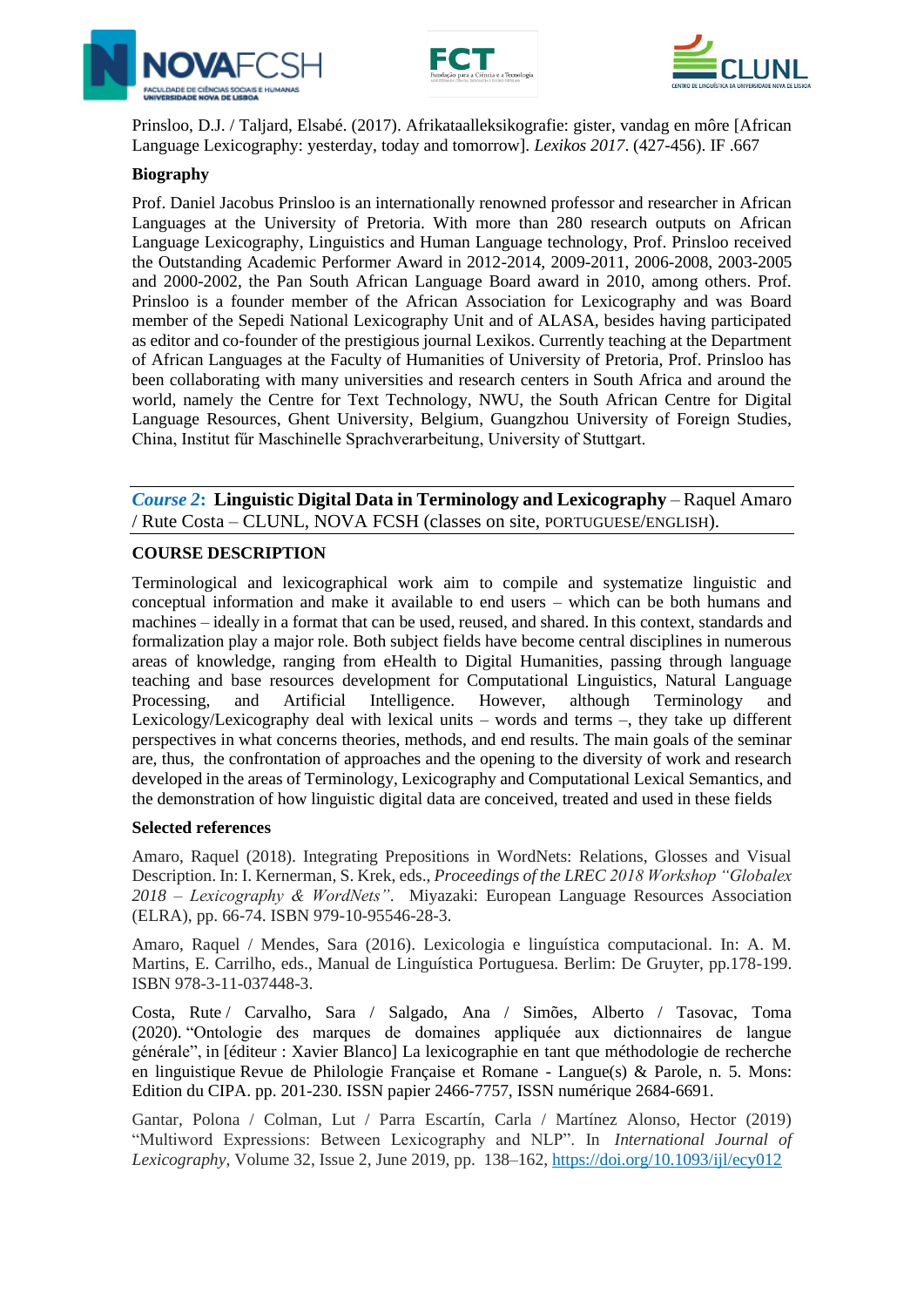





Roche, Christophe / Costa, Rute / Carvalho, Sara / Almeida, Bruno (2019). "Knowledge-based terminological e-dictionaries: The EndoTerm and al-Andalus Pottery projects". *[Terminology and](https://www.google.com/url?q=https%3A%2F%2Fwww.jbe-platform.com%2Fcontent%2Fjournals%2F10.1075%2Fterm.00038.roc&sa=D&sntz=1&usg=AFQjCNGD4YFTLoNl89B2E6pdJZUWKSImuA)  [e-dictionaries](https://www.google.com/url?q=https%3A%2F%2Fwww.jbe-platform.com%2Fcontent%2Fjournals%2F10.1075%2Fterm.00038.roc&sa=D&sntz=1&usg=AFQjCNGD4YFTLoNl89B2E6pdJZUWKSImuA)*, Special Issue of Terminology 25:2 (2019). (Editors: Alcina Amparo, Rute Costa, Christophe Roche) Amsterdam / Philadelphia: John Benjamins, pp. 259-291. ISSN 0929-9971|e-ISSN 1569-9994.

### **Biography**

**Raquel Amaro:** https://www.cienciavitae.pt/portal/pt/1515-3C52-D88C

**Rute Costa:** https://sites.google.com/fcsh.unl.pt/terminology-rute-costa

*Course 3***: Introduction to Linked Open Data in Linguistics –** Thierry Declerck – German Research Center for Artificial Intelligence (DFKI) | Austrian Centre for Digital Humanities at the Austrian Academy of Sciences / Julia Bosque-Gil, University of Zaragoza, Spain (classes on site, if allowed by sanitary conditions, ENGLISH).

#### **COURSE DESCRIPTION**

Publishing language resources under open licenses and linking them together has been an area of increasing interest in computer science and in digital humanities areas including linguistics, digital heritage, and e-lexicography. This topic has been widely discussed, presented, and deployed in many workshops, datathons, European projects and at ESSLI summer schools. A particularly strong component of this has been the work conducted within the W3C Ontology-Lexica Community Group, whose OntoLex-Lemon model is a de facto standard for lexical data on the Web. Linked data is an important step towards making linguistic data: i) easily and uniformly queryable, ii) interoperable and iii) sharable over the Web using open standards such as the HTTP protocol and the RDF data model. Thus, this course will give participants both theoretical and practical hands-on experiences with the development of these technologies, to help them to make their data re-usable and more sustainable.

This course has the main goal of giving people in the fields of digital humanities and computational linguistics the theoretical underpinnings as well as practical skills in the topics of linked data and semantic technologies as applied to linguistics and lexical data. After developing a short initial ontology, participants will learn step by step how to represent multilingual data with their ontology and how to ground it linguistically. We will introduce a variety of state-of-the-art multilingual representation formats and application scenarios in which to leverage and exploit multilingual semantic data. Finally, we will detail the connection of lexical and corpus resources. At the end of the class, participants will be able to interact with the Linguistic Linked Open Data (LLOD) cloud for the semantic representation of linguistic data.

#### **Outline**

*Day 1:* Introduction to Semantic Web Technologies and Ontology Modelling + Hands-On: Learning to work with an ontology editor, with language data.

*Day 2:* Details of the Lexicon Model for Ontologies (lemon) approach and LexInfo + Hands-On: First steps in the modelling of your own language data (in groups).

*Day 3:* Linguistic Representation Formats on the Semantic Web and the Linguistic Linked Open Data Cloud. Mapping different types of language data resources onto lemon + Hands-On: Integrate different types of resources (lexical, morphological, terminological, etc..) for your own language.

*Day 4:* Introduction to SPARQL and linking to other types of resources. + Hands-On: How to link your language data with external web resources.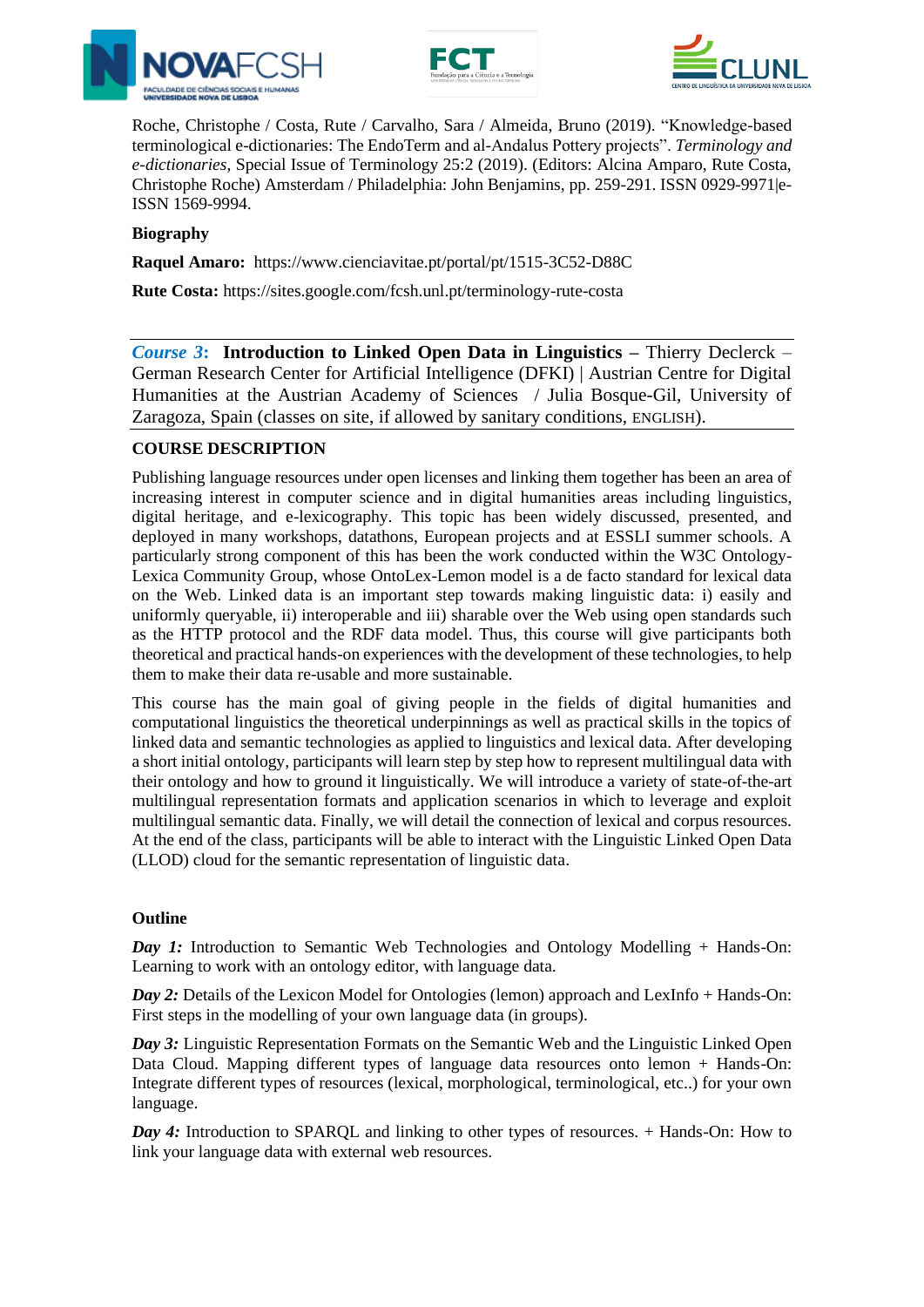





*Day 5*: OntoLex extensions + Wrap-Up: finalizing the implementation and presentation by the participants of their work.

*Day 1:* Introduction to Semantic Technologies and Ontology Modelling – Introduction to ontologies including the Resource Description Framework (RDF), the Resource Description Framework Schema (RDFs) and the Web Ontology Language (OWL)

*Day 2:* Details of the Lexicon Model for Ontologies (lemon) approach

- Presentation of how to linguistically ground semantic technologies with lemon and LexInfo. Inspection of the five modules of lemon, with a focus on its core module: OntoLex (Ontology-Lexicon Interface)

*Day 3:* Presentation of lexical representation formats related to OntoLex-Lemon, such as OLiA , SKOS-XL , and how those can be combined in the LOD cloud. Hands-on: Working with concrete examples of (multilingual) dictionary, terminology and corpus-based lexical resources that can be mapped onto lemon.

*Day 4:* Brief introduction to SPAROL. Inspecting the BabelNet service that is using the lemon components. Introduction to LLOD formats for corpus annotation (e.g. NIF, WA, etc.)

*Day 5:* OntoLex extensions and Wrap-Up: A brief introduction to the last extensions of the OntoLex model, and sessions to finalize the implementation and presentation by the participants of their work.

#### **Expected level and prerequisites**

This course is introductory in the sense that it does not presuppose experience in Semantic Web or Linked Data, but familiarity with linguistics and computation will be helpful. As for software requirements, participants will need to have installed the Protégé editor [\(https://protege.stanford.edu/\)](https://protege.stanford.edu/)) for the hands-on sessions.

#### **Selected references**

- 1. Hitzler, P., Krötzsch, M., & Rudolph, S. (2009). Foundations of Semantic Web Technologies. Chapman & Hall/CRC Textbooks in Computing.
- 2. Lexicon Model for Ontologies: Community Report, 10 May 2016, resulting from discussions and exercises conducted in the W3C Ontology-Lexica Community group. See <https://www.w3.org/2016/05/ontolex/>
- 3. Cimiano, P., Chiarcos, C., McCrae, J. P., & Gracia, J. (2020). *Linguistic Linked Data: Representation, Generation and Applications*. Springer International Publishing.
- 4. McCrae, J., Aguado-de-Cea, G., Buitelaar, P., Cimiano, P., Declerck, T., Gómez-Pérez, A., Gracia, J., Hollink, L., Montiel-Ponsoda, E., Spohr, D. & Wunner, T. (2012). Interchanging lexical resources on the Semantic Web. In Pustejovsky, J., & Wiebe, J. (eds). Language Resources and Evaluation, 46(4), 701-719, Berlin Heidelberg: Springer.
- 5. Bosque-Gil, J., Gracia, J., Cimiano, P., Stolk, S., Khan, F., Depuydt, K., de Does, J., Frontini, F., Kernerman, I. (2019). W3C OntoLex Lexicography Module Specification (lexicog). See https://www.w3.org/2019/09/lexicog/

#### **Biography**

**Thierry Declerck** is a Senior Consultant at the German Research Center for Artificial Intelligence (DFKI GmbH) since 1996, working in the field of multilingual language technologies. Thierry